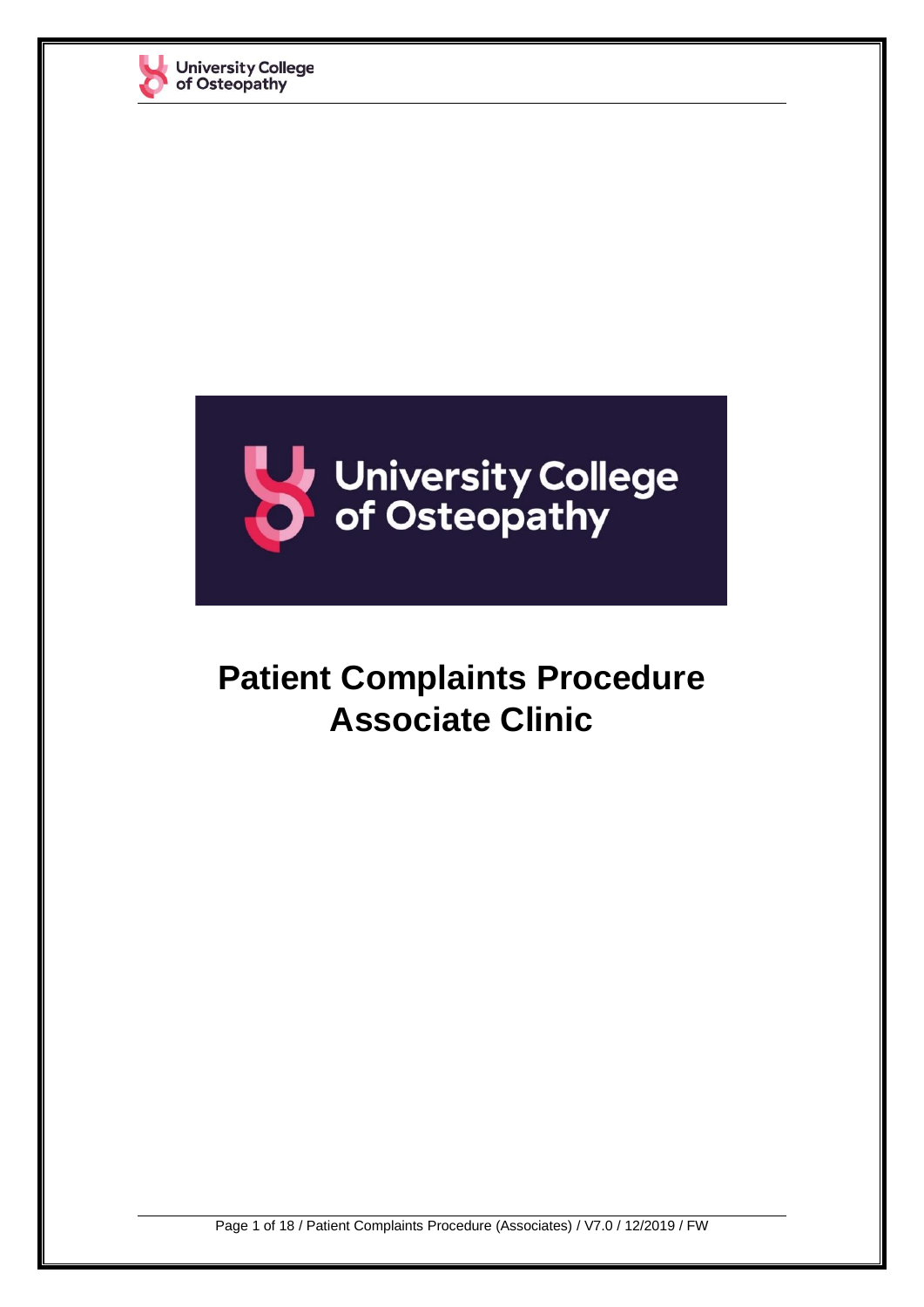

| <b>Core Documentation Cover Page</b>                   |                                                                    |                                                                                                                                                         |                                 |                                                                                                                                                                |                                                                    |
|--------------------------------------------------------|--------------------------------------------------------------------|---------------------------------------------------------------------------------------------------------------------------------------------------------|---------------------------------|----------------------------------------------------------------------------------------------------------------------------------------------------------------|--------------------------------------------------------------------|
| <b>Patient Complaints Procedure (Associate Clinic)</b> |                                                                    |                                                                                                                                                         |                                 |                                                                                                                                                                |                                                                    |
| <b>Version</b><br>number                               | <b>Dates</b><br>produced and<br>approved<br>(include<br>committee) | <b>Reason for</b><br>production/revision                                                                                                                | Author                          | Location(s)                                                                                                                                                    | <b>Proposed</b><br>next review<br>date and<br>approval<br>required |
| V1.0                                                   | Nov 2013<br><b>SMT</b>                                             | To provide clear<br>procedures for<br>patients to raise a<br>complaint regarding<br>the Associate Clinic.                                               | Head of<br>Clinic               | All master versions will be held in:<br>J:\0 Quality Team - Core<br>Documentation<br>Intranet                                                                  | Nov 2015                                                           |
| V2.0                                                   | Dec 2014<br><b>PRAG Chair</b>                                      | Administrative<br>Amendment to reflect<br>current staff role<br>titles.                                                                                 | Head of<br>Clinic               | All master versions will be held in:<br>J:\0 Quality Team - Core<br>Documentation<br>Intranet                                                                  | Dec 2016                                                           |
| V3.0                                                   | Feb 2017<br><b>SMT</b>                                             | General review                                                                                                                                          | Head of<br>Clinical<br>Practice | All master versions will be held in:<br>J:\0 Quality Team - Core<br>Documentation<br>Intranet                                                                  | Feb 2019                                                           |
| V4.0                                                   | Jul 2017<br><b>PRAG Chair</b>                                      | Administrative<br>Amendments to<br>update institution<br>name change from<br>British School of<br>Osteopathy to<br>University College of<br>Osteopathy. | Head of<br>Clinical<br>Practice | All master versions will be held in:<br>J:\0 Quality Team - Core<br>Documentation<br>Intranet                                                                  | Jun 2018                                                           |
| V <sub>5.0</sub>                                       | May 2018<br><b>PRAG Chair</b>                                      | Administrative<br>Amendments to<br>reflect title changes<br>(i.e. from Principal to<br>Vice-Chancellor, etc.)                                           | Head of<br>Clinical<br>Practice | All master versions will be held in:<br>J:\0 Quality Team - Core<br>Documentation<br>Intranet                                                                  | Jun 2018                                                           |
| V6.0                                                   | Aug 2018<br><b>PRAG Chair</b>                                      | Administrative<br>Amendment to align<br>with General Clinic<br><b>Patient Complaints</b><br>Procedure and to<br>update links.                           | Head of<br>Clinical<br>Practice | All master versions will be held in:<br>J:\0 Quality Team - Core<br>Documentation<br>Website                                                                   | Feb 2021                                                           |
| V6.0                                                   | Aug 2019<br><b>PRAG Chair</b>                                      | Administrative<br>Amendment to<br>updated title page                                                                                                    | Head of<br>Clinical<br>Practice | All master versions will be held in:<br>J:\0 Quality Team - Core<br>Documentation<br>Website:<br>https://www.clinic.uco.ac.uk/about-<br>osteopathy/regulations | Feb 2021                                                           |
| V7.0                                                   | Dec 2019<br><b>PRAG Chair</b>                                      | Administrative<br>Amendments to<br>reflect the new<br>Committees' structure                                                                             | Head of<br>Quality              | All master versions will be held in:<br>J:\0 Quality Team - Core<br>Documentation<br>Intranet                                                                  | Feb 2021                                                           |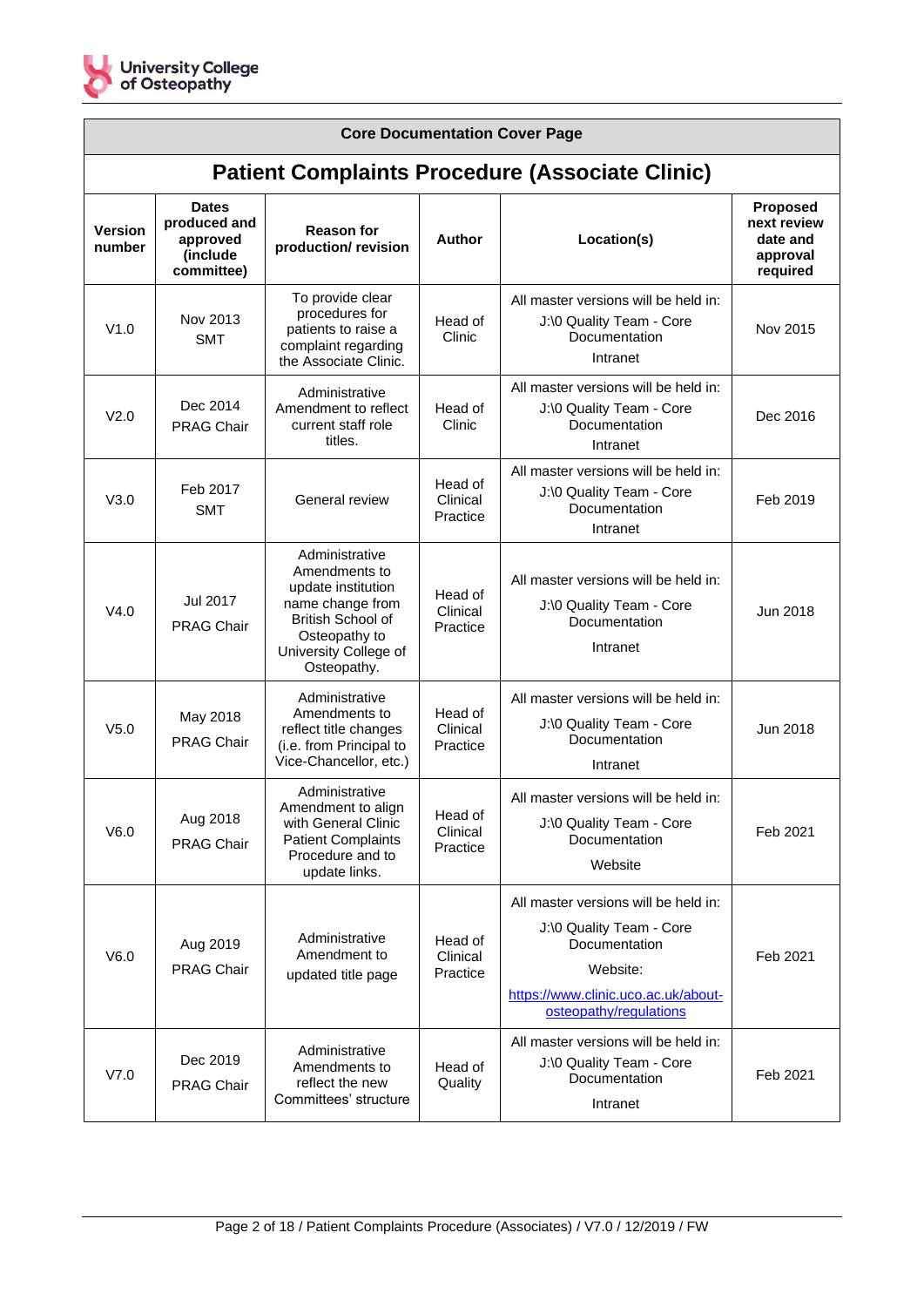

#### **Equality Impact**

Positive equality impact (i.e. the policy/procedure/guideline significantly reduces inequalities)

Neutral equality impact (i.e. no significant effect)  $\times$ 

Negative equality impact (i.e. increasing inequalities)

# **If you have any feedback or suggestions for enhancing this policy, please email your comments to: [quality@uco.ac.uk](mailto:quality@uco.ac.uk)**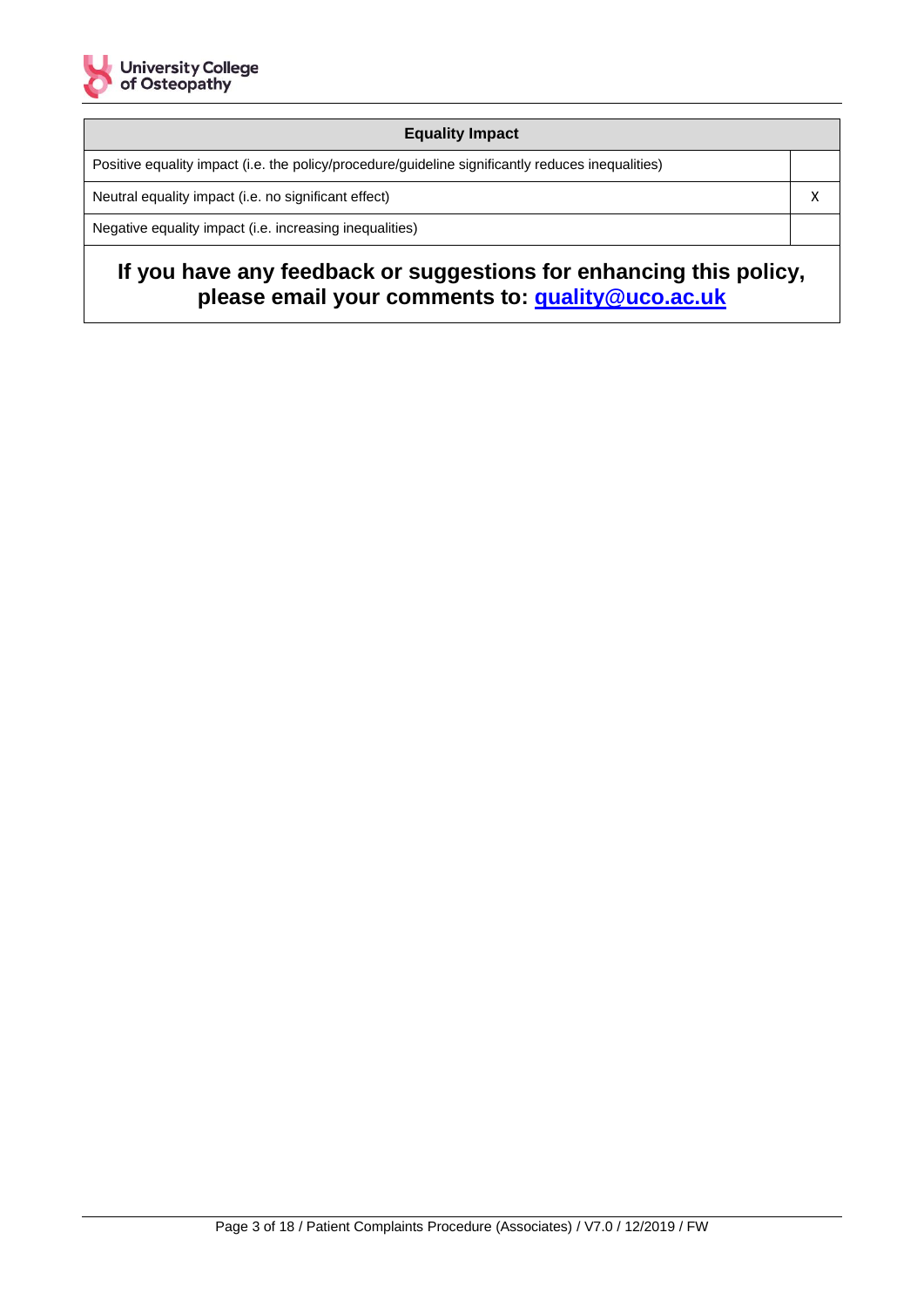

## **Patient Complaints Procedure (Associates)**

# **CONTENTS**

| 2.             |  |  |  |
|----------------|--|--|--|
| 3.             |  |  |  |
| 4.             |  |  |  |
| 5.             |  |  |  |
| A)             |  |  |  |
| 6.             |  |  |  |
| A)             |  |  |  |
| B)             |  |  |  |
| C)             |  |  |  |
| 7 <sub>1</sub> |  |  |  |
| A)             |  |  |  |
| B)             |  |  |  |
|                |  |  |  |
|                |  |  |  |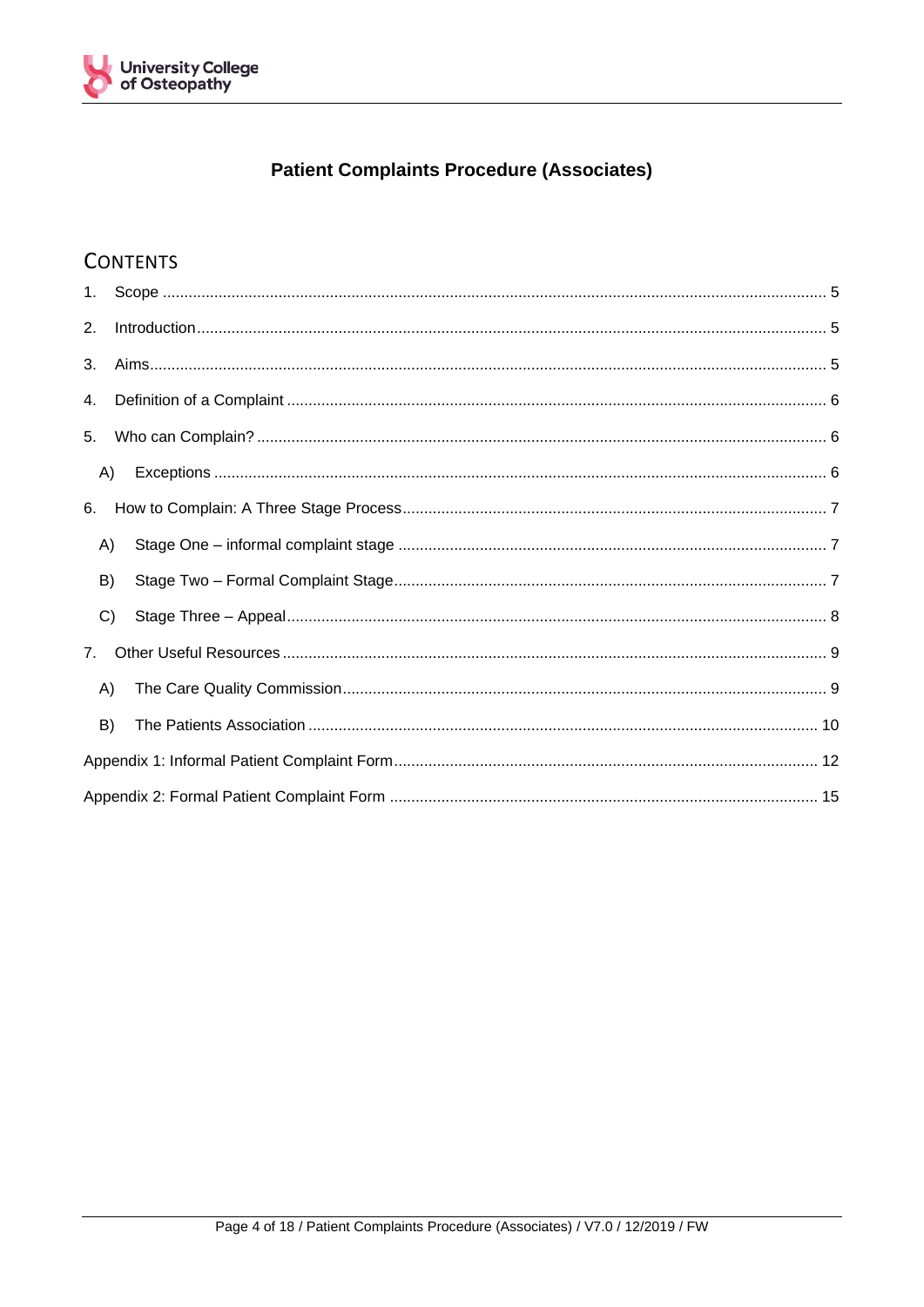

## <span id="page-4-0"></span>1. SCOPE

1.1 The aim of the Patient Complaints Procedure (Associate Clinic) is to listen to and discuss patients' concerns and to take action as appropriate.

#### <span id="page-4-1"></span>2. INTRODUCTION

- 2.1 The University College of Osteopathy (UCO) always endeavours to make sure that you receive the highest standard of care during your time as a patient. We welcome comments about the services we offer and regret any patient having cause to make a complaint. We accept and are sorry that on occasion the service we give may not be to an individual's satisfaction. Consequently, if you are unhappy with the standard of care you have received or with the way we have organised your care, we would like to hear about it and recognise that it may be important for you to make a complaint. The UCO clinical centre takes all comments, suggestions and complaints seriously; listening to what you have to say can help us improve the quality of what we do to better meet your needs and the needs of the community.
- 2.2 If you are unhappy about any aspect of your care, please speak to your osteopath or the clinic receptionist in the first instance. They are there to help you and will try to resolve the matter in an efficient and satisfactory way. We hope that the majority of informal complaints can be dealt with in this way.
- 2.3 If you do not wish to complain but would like to make a comment or suggestion for improvement of our services, please complete a patient feedback form which you will find located on the information leaflet rack in the UCO clinical centre's reception area, or on request from the clinic receptionists. These can then be left in the comments box in the reception area, either anonymously or with your contact details if you require a response. However, if you feel that you wish to make a complaint this policy is written to explain precisely how to go about this, how the process works and what to do if you are not satisfied with the outcome of your complaint.
- 2.4 The UCO Patient Complaints Procedure (Associates) has been developed with best practice in mind. To that end it is informed by current NHS guidelines regarding handling patient complaints. Consultation has also taken place with the General Osteopathic Council who regulate the practice of osteopathy in the United Kingdom.

#### <span id="page-4-2"></span>3. AIMS

- 3.1 The aim of the Patient Complaints Procedure is to listen to and discuss your concerns and to take action as appropriate.
- 3.2 The principles upon which this complaints procedure is based are:
	- a) That complaints from patients will be dealt with seriously and fairly.
	- b) That complaints will be investigated promptly.
	- c) That all complaints will be considered on their individual merits, but in accordance with the UCO's equal opportunities policy, all complainants will be treated equally; there will be no victimisation of a complainant. Any ongoing care or provision of service will be unaffected by the instigation of a complaint.
- 3.3 The process will be fair to you and to our staff and students.
- 3.4 That all complaints will be dealt with in confidence unless the complainant has indicated otherwise, although as a matter of good practice, the Head of Clinical Practice will be notified of all formal and informal complaints.
- 3.5 Strict confidentiality will be observed with information only being shared with staff and students who need to know.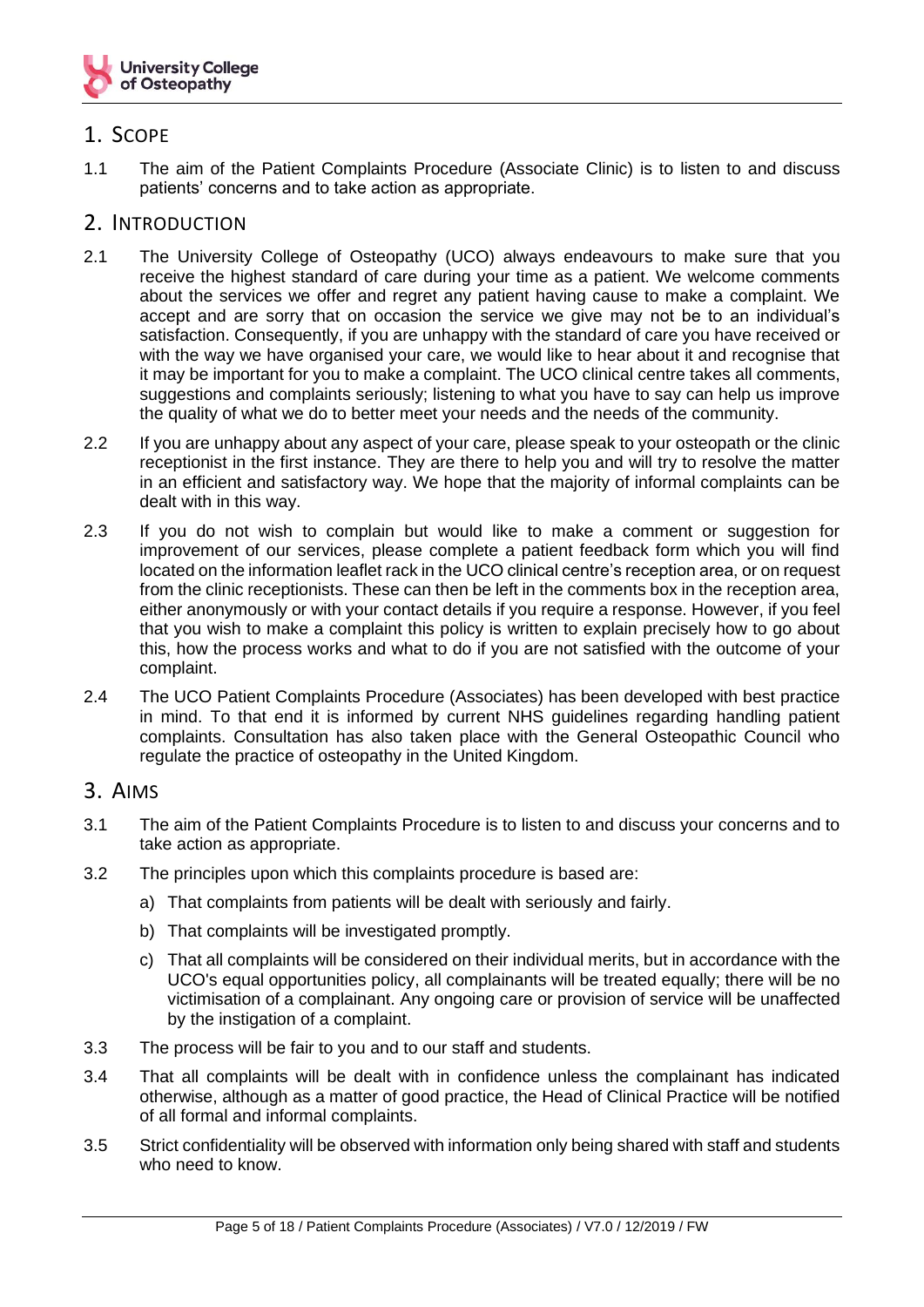- 3.6 That the UCO's Teaching Quality & Standards Committee will review a summary of all complaints annually and will reflect on all comments and complaints made and where appropriate identify how to improve current practice for the benefit of osteopaths, staff and patients in the future
- 3.7 That the principles of natural justice are followed in a manner which is appropriate to the individual circumstances of the complaint. Those who investigate or adjudicate on a complaint will do so impartially and fairly and will not act in relation to any matter in which they have, or may have, a material interest, or an actual or potential conflict of interest.
- 3.8 The UCO also has a Public Interest Disclosure (Whistleblowing) Policy that can be found here: <https://www.uco.ac.uk/about-uco/who-we-are/policies-procedures-and-privacy>

#### <span id="page-5-0"></span>4. DEFINITION OF A COMPLAINT

- 4.1 For the purposes of this policy a complaint is defined as "an expression of dissatisfaction received from a patient, carer or service user about any aspect of the UCO's services which require a response, whether it be verbally or in writing."
- 4.2 Such expressions of dissatisfaction may be made in a variety of ways; verbally, in person or by telephone, email or in writing.
- 4.3 This wide definition is designed to empower as many members of staff to resolve minor comments, concerns and problems immediately and informally.
- 4.4 The decision as to whether a matter is dealt with informally as a concern or as a formal complaint should rest with you, the patient/relative/carer. The decision should be based on information about options available to you provided by our staff.
- 4.5 Complaints should normally be made within six months of the event or six months of the date of discovering the problem, provided that it is within 12 months of the initial event. The UCO has the discretion to extend this time limit where it would be unreasonable in the circumstances of a particular case for the complainant to have made their complaint earlier. Such decisions will be made by the Head of Clinical Practice in consultation with senior colleagues when necessary. All complaints received will be heard appropriately, but it should be recognised that if a complaint is received about an event that took place outside of the timeframes above, it may be difficult to do anything about the incident.

#### <span id="page-5-1"></span>5. WHO CAN COMPLAIN?

- 5.1 Anyone who is receiving or has received treatment or services from the UCO clinic can complain. If a patient is unable to complain themselves, then a relative, carer or friend can complain on their behalf.
- 5.2 If a complaint is raised on behalf of a relative or friend, the patient must provide written consent, unless the complainant is the parent or guardian of a child aged 16 or under
- 5.3 If a complaint is raised concerning a deceased patient, then this must be made by a suitable representative, preferably a close family member.

#### <span id="page-5-2"></span>A) EXCEPTIONS

- 5.4 There are exceptions as to who can make a complaint, whether formal or informal. For example:
	- a) Individuals making complaints on behalf of someone else who are unable to provide written consent from the complainant.
	- b) Individuals who are pursuing legal action against the UCO in relation to this complaint. In such a case any complaints in process will be suspended pending the completion of any legal process.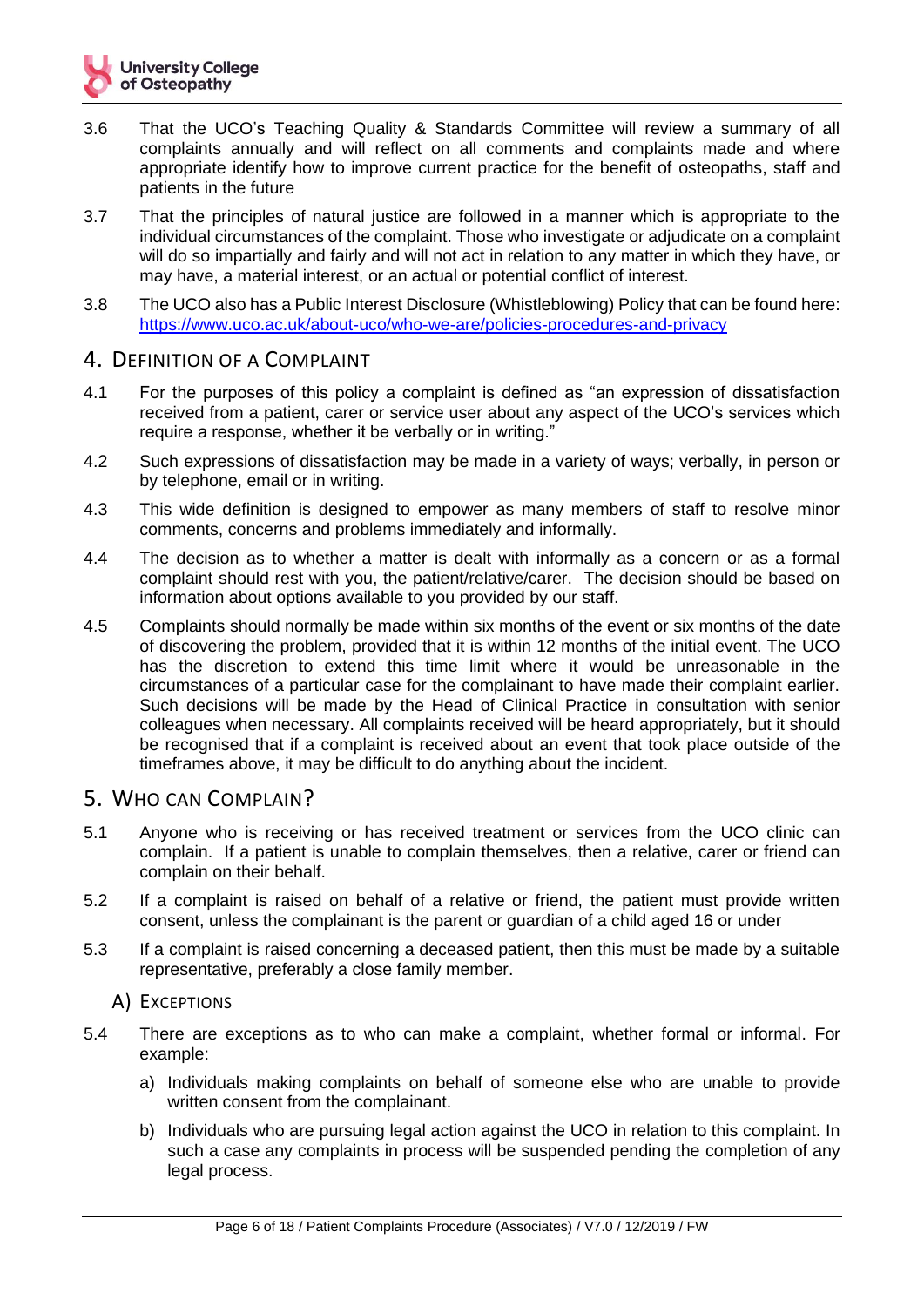

- c) If the complaint is registered outside the recognised time frame detailed above without any mitigating circumstances.
- <span id="page-6-1"></span><span id="page-6-0"></span>6. HOW TO COMPLAIN: A THREE STAGE PROCESS
	- A) STAGE ONE INFORMAL COMPLAINT STAGE
- 6.1 If you have a complaint, you are encouraged to speak with your osteopath or the UCO's clinic reception team about the matter to try and resolve it informally. If you would rather speak with a senior member of the clinic management about any matter then this can be arranged. Please ask any member of the care team to organise this.
- 6.2 It is expected that many complaints will be resolved amicably and quickly in this informal way. Normally, informal complaints of this sort should be acknowledged and responded to immediately if received face-to-face, or via the telephone, and between three to five working days if received via email or letter.
- 6.3 If an informal complaint requires the UCO to look into the matter further (i.e. it cannot be resolved immediately) then a response will be given to the complainant within two to four weeks. Typically, responses in such circumstances will be responded to via letter or email.
- 6.4 It is anticipated that this informal procedure will enable many complaints to be resolved to the satisfaction of the complainant.
- 6.5 If the complaint cannot be satisfactorily resolved in this informal manner, or you feel that you would like to complain formally, you may make use of the next stage of the procedure.
- 6.6 Typically, all informal complaints will be logged on the Informal Complaint Form (Appendix 1), so that they can be audited and reviewed. This allows the clinic to act on particular issues and identify any themes or trends that require further evaluation. Such complaint forms will be completed by the individual receiving the complaint whenever possible.
- 6.7 Informal complaint forms can be obtained in the following ways:
	- a) From the UCO's clinic reception team. Please either ask in person or call 020 7089 5360 or email [clinicappointments@uco.ac.uk.](mailto:clinicappointments@uco.ac.uk)
	- b) They can also be downloaded from the UCO's clinic website here: <https://www.clinic.uco.ac.uk/about-osteopathy/regulations>
	- B) STAGE TWO FORMAL COMPLAINT STAGE
- <span id="page-6-2"></span>6.8 A complaint that cannot be satisfactorily resolved informally may be submitted formally. This means that the details of the complaint are recorded on a formal complaints form. All formal complaints require a full complaint report to be written on a Formal Complaint Form (Appendix 2).
- 6.9 You can obtain a formal patient complaint form in the following ways:
	- a) From the UCO's clinic reception team. Please either ask in person, or call 020 7089 5360 or email [clinicappointments@uco.ac.uk](mailto:clinicappointments@uco.ac.uk)
	- b) Download from the UCO's clinic website here: [https://www.clinic.uco.ac.uk/about](https://www.clinic.uco.ac.uk/about-osteopathy/regulations)[osteopathy/regulations](https://www.clinic.uco.ac.uk/about-osteopathy/regulations)
	- c) By writing directly to:

The Patient Complaints Officer The University College of Osteopathy 275 Borough High Street London, SE1 1JE Email: [complaints@uco.ac.uk](mailto:complaints@uco.ac.uk) | Tel: 020 7089 5353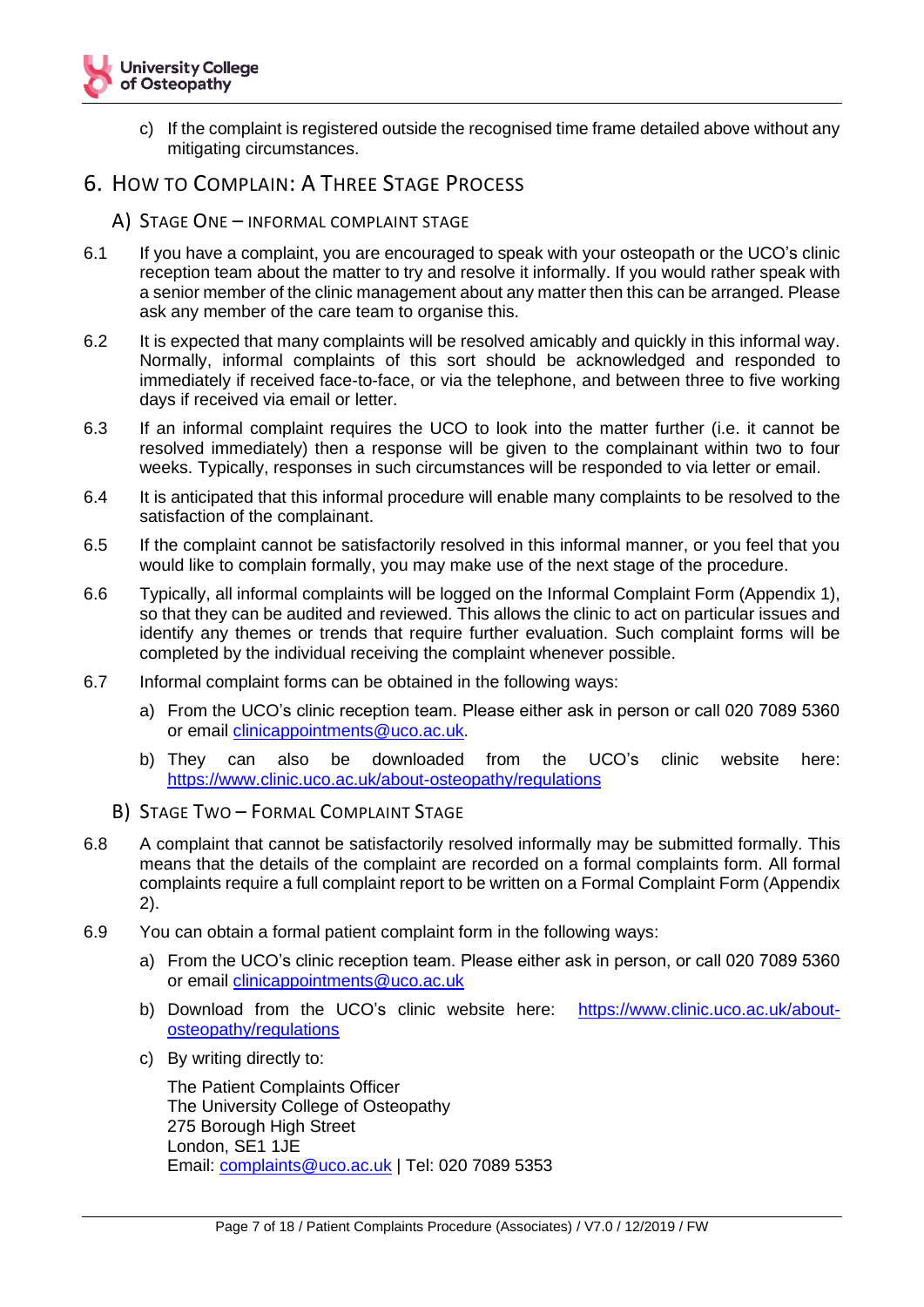- 6.10 On the receipt of a formal complaint, the Patient Complaints Officer will:
	- a) Provide a verbal or written acknowledgement of your concerns within two working days and will keep the patient up to date with any progress or developments as appropriate;
	- b) Inform any member(s) of staff and/or students concerned that a formal complaint has been received;
	- c) Appoint an appropriate Investigating Officer to investigate the formal complaint; they will seek relevant documentation or statements from any member(s) of staff or student(s).
- 6.11 The Complaints Committee will be made up of three members, at least one of which should be a lay member, and will typically be chaired by either, the Deputy Vice-Chancellor (Research), the Deputy Vice-Chancellor (Education) or the Dean of Academic Development. The Chair of the Complaints Committee shall then convene a Complaints Committee hearing.
- 6.12 The Complaints Committee will consider the evidence, and will be able to make one of the following recommendations:
	- a) That the complaint is not upheld, and that no further action should be taken.
	- b) That the complaint is upheld and that appropriate action is necessary.
- 6.13 In situations where the complaint relates to staff behaviour, complaints will be referred to human resources for further action under the staff disciplinary policy.
- 6.14 Patients are entitled to be accompanied by a friend or representative at any hearing where their complaint is to be discussed. This could be a family member or personal friend. Legal representation is not considered appropriate under such circumstances.
- 6.15 A friend or representative may speak on behalf of the patient provided clear consent has been given by the patient at the hearing.
- 6.16 Normally the Complaints Committee will provide a written decision to the complainant within twenty five working days of receiving the complaint. The reasons for the decision will normally be given. However, if your complaint is complex or raises a number of serious issues, it may take longer to investigate. You should be kept informed of the progress being made and of the reasons for any delays.
- 6.17 The outcome of the Complaints Committee will be reported to the complainant on completion of the appropriate process.
- 6.18 It is important to note that all registered osteopaths, are bound by the standards published from time to time by the General Osteopathic Council (GOsC). The UCO has a responsibility to inform the GOsC if any of its clinical staff fail to adhere to the code of practice. The UCO has a duty to inform the GOsC of any serious breach of these standards. Therefore it may be appropriate for the Committee to refer the complaint to the GOsC if they feel that the evidence indicates that the code has been breached.
	- C) STAGE THREE APPEAL
- <span id="page-7-0"></span>6.19 If you are not, for any reason, satisfied with the outcome of Stage Two of the procedure, you have the right to appeal. In this instance you may take your complaint further by referring it in writing to the Vice-Chancellor of the UCO:

The Vice-Chancellor University College of Osteopathy 275 Borough High Street London SE1 1JE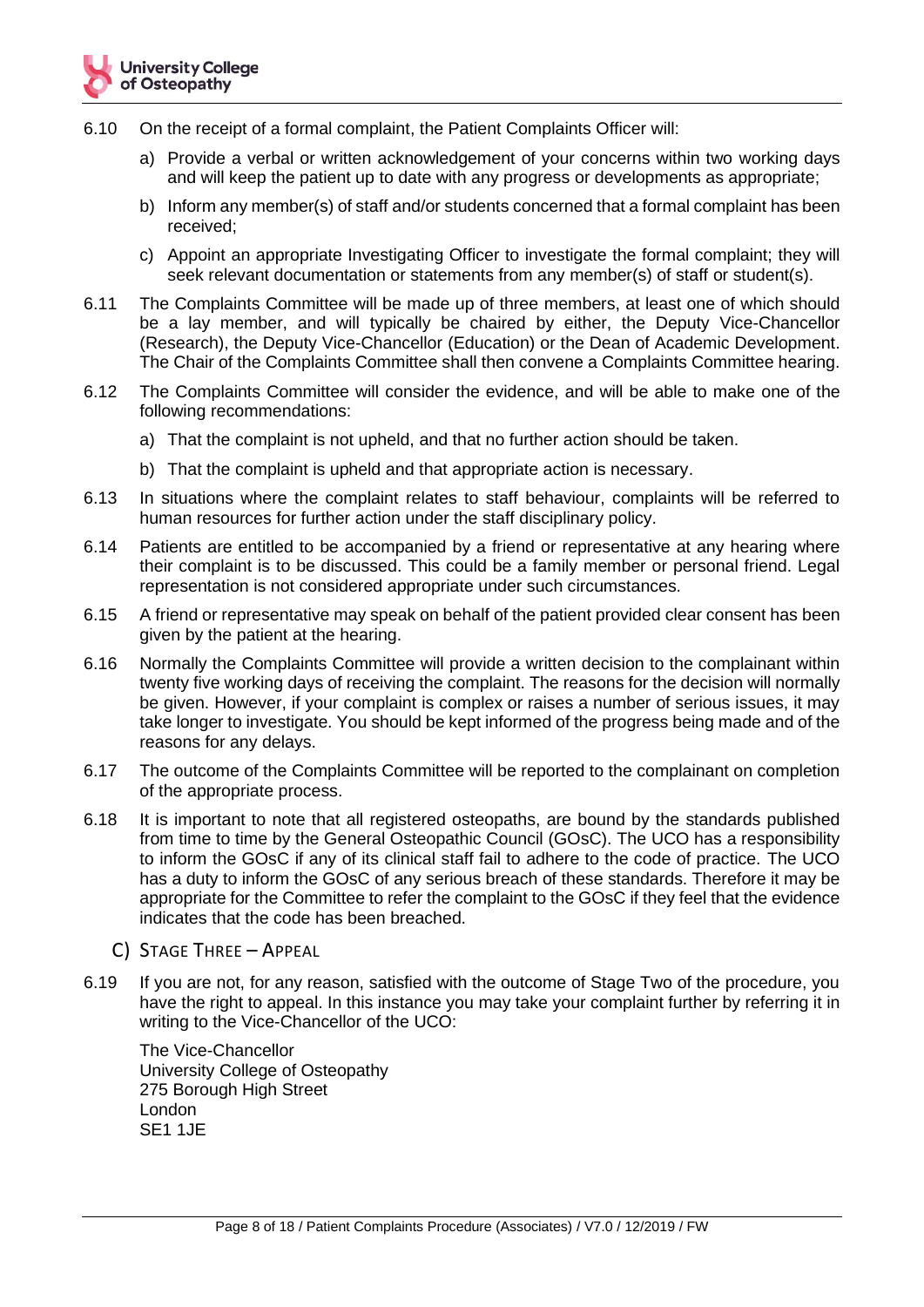

- 6.20 The complainant should submit a statement in writing to the Vice-Chancellor, stating clearly the reason(s) why s/he is not satisfied with the outcome of the Stage Two procedure. The Vice-Chancellor shall be provided with the details of the case and all relevant documentation by the Patient Complaints Officer and will review the case and may, if necessary, take further advice. It may be possible for the complaint to be resolved using the documentation already collected, however the Vice-Chancellor may investigate further by calling for more evidence relevant to the case. A hearing may be called at which both the complainant and any other persons involved may put their views forward.
- 6.21 Following this, a decision will normally be communicated to the complainant in writing within twenty working days of the submission to the Vice-Chancellor. Throughout this process you shall be kept informed of the progress being made and the reasons for any delays.
- 6.22 The Vice-Chancellor's decision regarding the outcome of the complaint will be final.
- 6.23 The Vice-Chancellor may propose that a complaint which has reached Stage Three of the process and is proving difficult to resolve be referred to a mediation procedure. Such a procedure would normally involve a mediator, in order to assist the UCO and the complainant to resolve the matter. Any mediator should not be a member of staff or a student of the UCO. The mediation procedures to be adopted would be agreed between the complainant and the Patient Complaints Officer dealing with the matter.
- 6.24 Further to the processes outlined above, the General Osteopathic Council (GOsC), the regulator of the osteopathic profession, may be contacted. Here you should direct your concerns to the Fitness to Practise department where they will be able to advise you on an appropriate course of action. The GOsC contact details are:

General Osteopathic Council 176 Tower Bridge Road London SE1 3LU [www.osteopathy.org.uk/](http://www.osteopathy.org.uk/)

Tel: +44 (0) 20 7357 6655 Fax: +44 (0) 20 7357 0011

The GOsC's complaints procedure can be found at: <http://www.osteopathy.org.uk/information/complaints/making-a-complaint/>

### <span id="page-8-0"></span>7. OTHER USEFUL RESOURCES

#### <span id="page-8-1"></span>A) THE CARE QUALITY COMMISSION

The Care Quality Commission (CQC) (formerly the Healthcare Commission) is the independent regulator of health and social care in England. Their aim is to make sure better care is provided for everyone, whether that's in hospital, in care homes, at GP's, dentists or elsewhere.

They do this by inspecting services and publishing their findings. They can be contacted at:

CQC National Customer Service Centre **Citygate Gallowgate** Newcastle upon Tyne NE1 4PA Telephone: 03000 616161 Fax: 03000 616171 There is also an online contact forma available at: <http://www.cqc.org.uk/content/contact-us-using-our-online-form> The CQC's website can be found at:<http://www.cqc.org.uk/>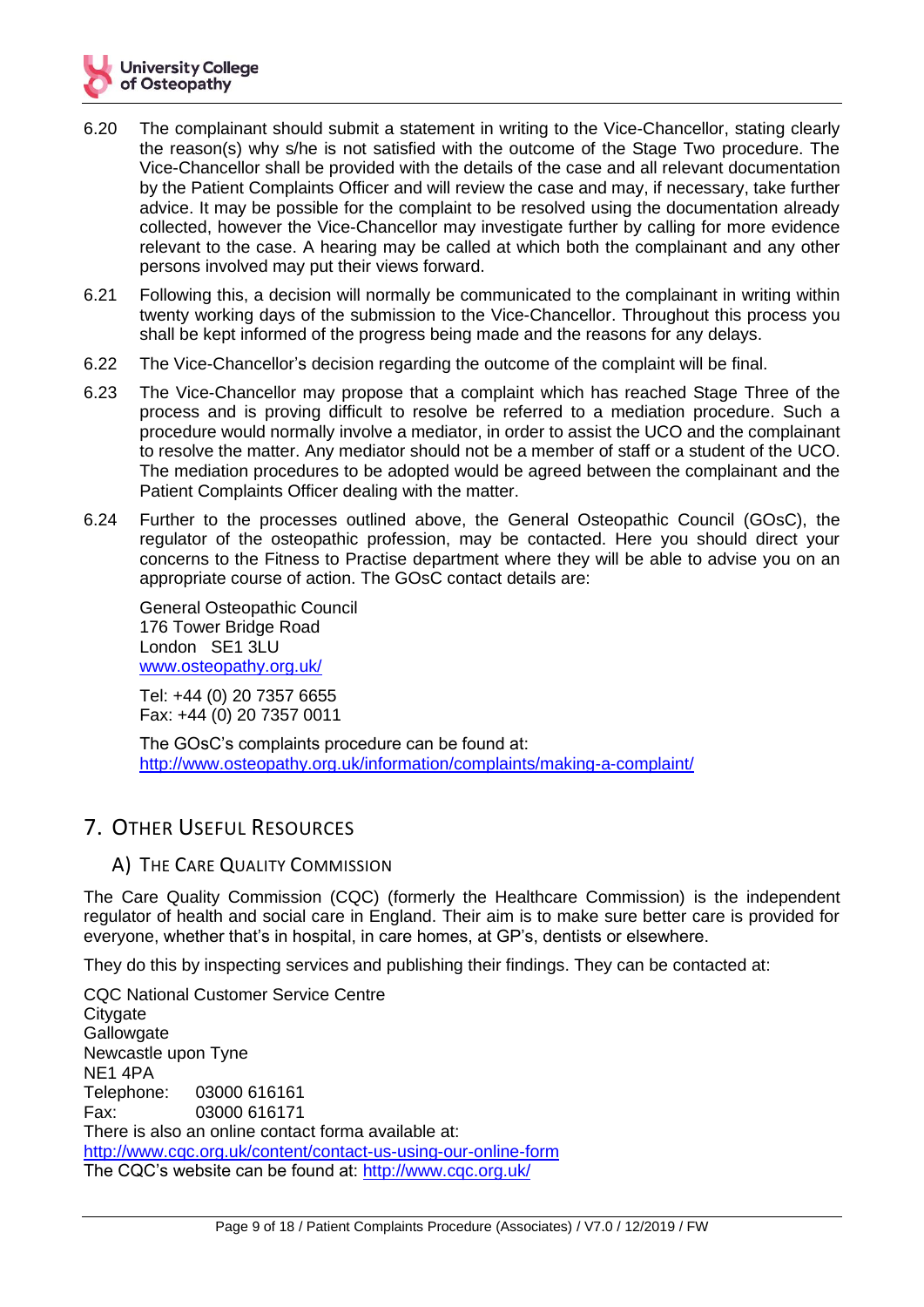

#### <span id="page-9-0"></span>B) THE PATIENTS ASSOCIATION

The Patients Association was set up in 1963 to promote the voice of patients in healthcare. They are a registered charity committed to making a difference to the 'patient journey'.

The Patients Association

PO Box 935

Harrow

Middlesex HA1 3YJ

Telephone: 020 8423 9111

Fax: 020 8423 9119

Website: <https://www.patients-association.org.uk/>

The Patients Association Helpline offers you independent information and advice on a range of healthcare issues.

Telephone: 020 8423 8999

Email: There is also an online contact form available at:

<https://www.patients-association.org.uk/contact>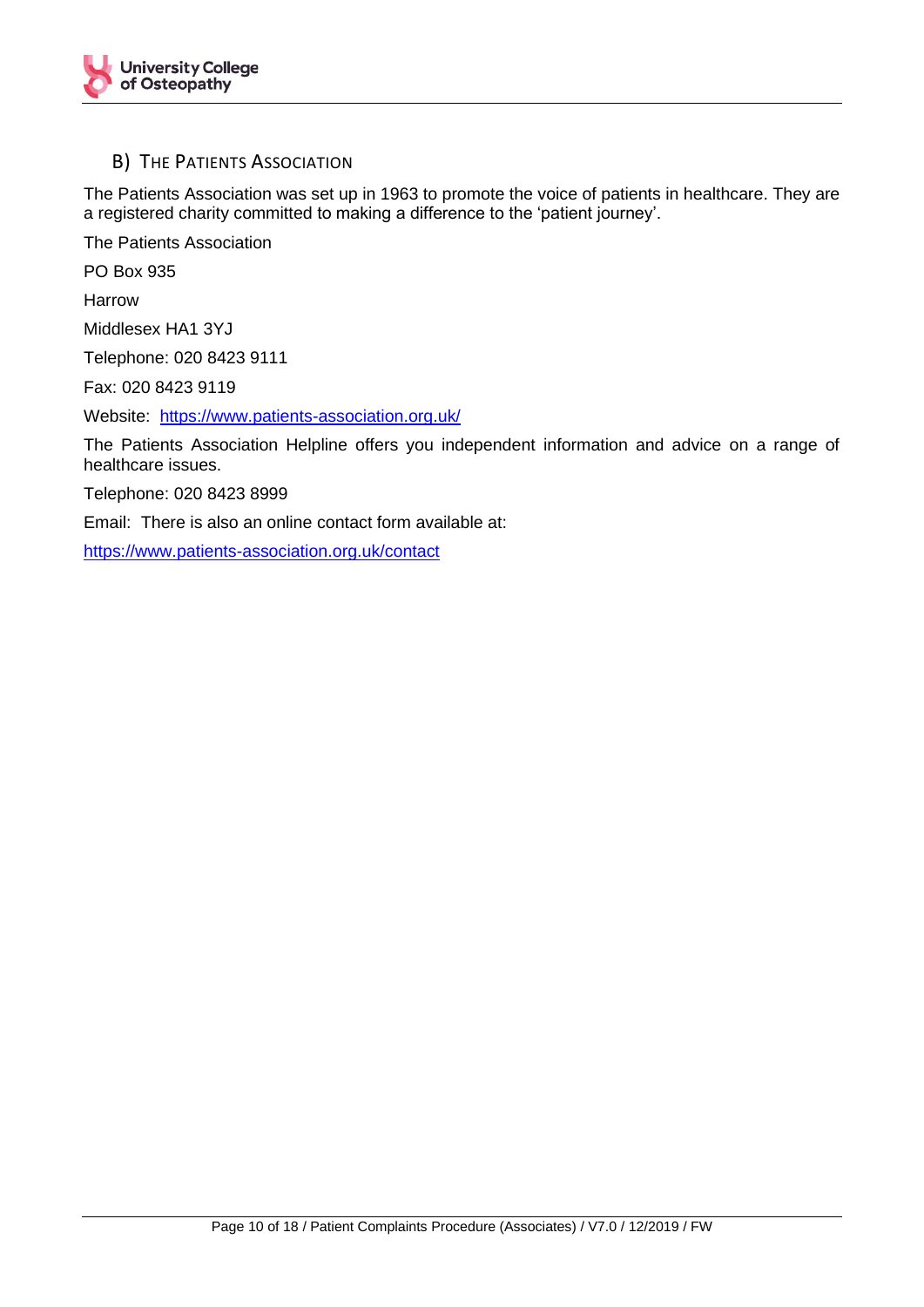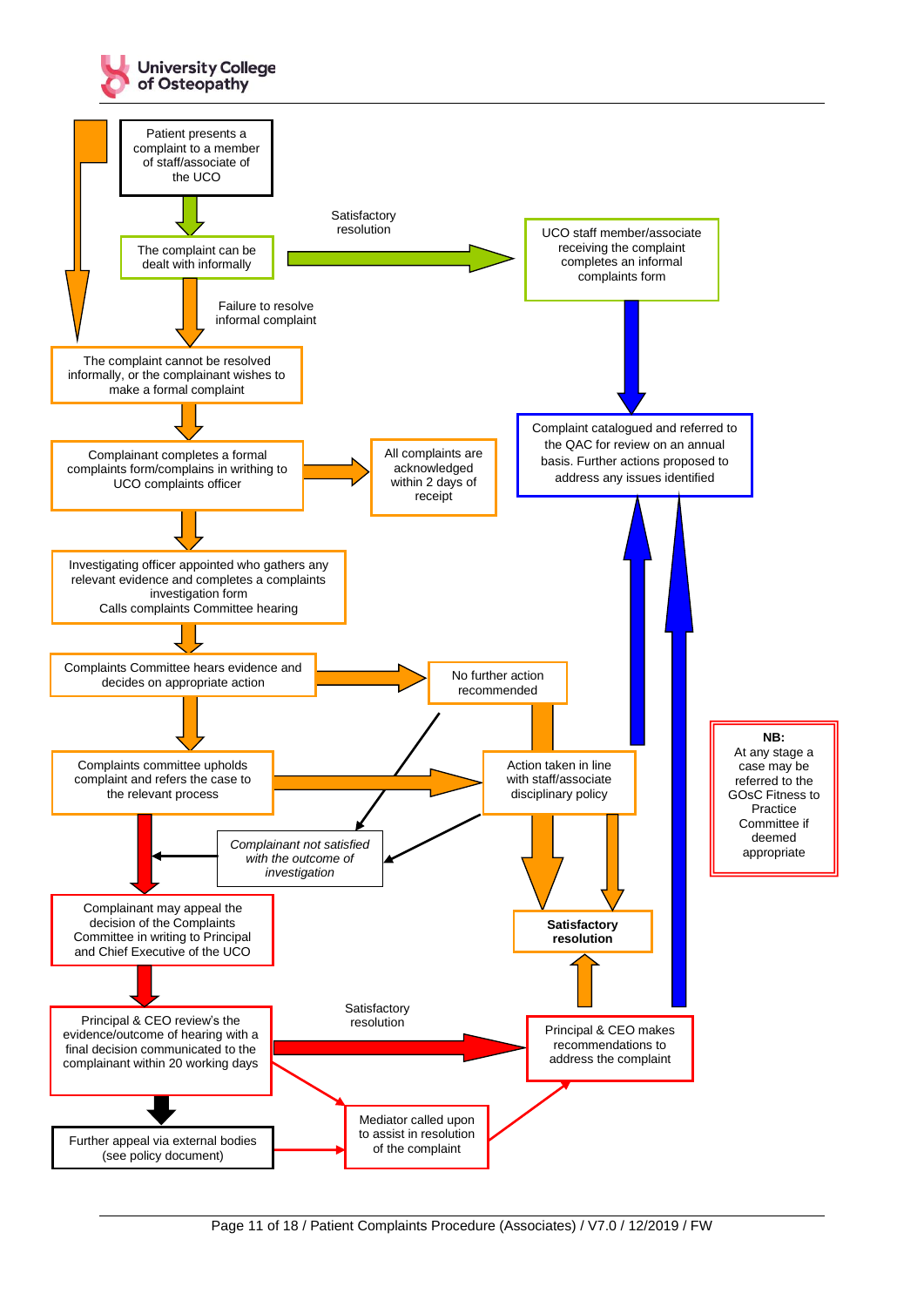

## APPENDIX 1: INFORMAL PATIENT COMPLAINT FORM

# <span id="page-11-0"></span>**Patient Complaints Procedure: Informal Complaint Form**

This form is designed to be completed when an individual makes an informal complaint or has a concern with regards to any aspect of the UCO, services or facilities.

Although a complaint may be dealt with effectively at the time it is very helpful for us to identify what problems arise so that we are able to act to alter our policies and processes to address them in the future.

The UCO staff member/associate who dealt with the complaint is responsible for completing the form, in conjunction with the patient and any other relevant parties (such as students, other staff members).

To help us understand the complaint and deal with it efficiently please give as much detail as you can.

Please complete this either in blue or black ink, or electronically so that the information is as clear as possible.

#### **UCO Staff member to complete in conjunction with the patient as appropriate:**

| <b>Complaint received by (UCO staff/associate)</b> |  |  |  |  |
|----------------------------------------------------|--|--|--|--|
| Name of member of<br>staff/associate:              |  |  |  |  |
| <b>Role at UCO:</b>                                |  |  |  |  |
| <b>Complainant's details</b>                       |  |  |  |  |
| Name:                                              |  |  |  |  |
| <b>Address:</b>                                    |  |  |  |  |
| <b>Telephone:</b>                                  |  |  |  |  |
| Email:                                             |  |  |  |  |
| Patient's name and address, if different           |  |  |  |  |
| Name:                                              |  |  |  |  |
| <b>Address:</b>                                    |  |  |  |  |
| <b>Telephone:</b>                                  |  |  |  |  |
| Email:                                             |  |  |  |  |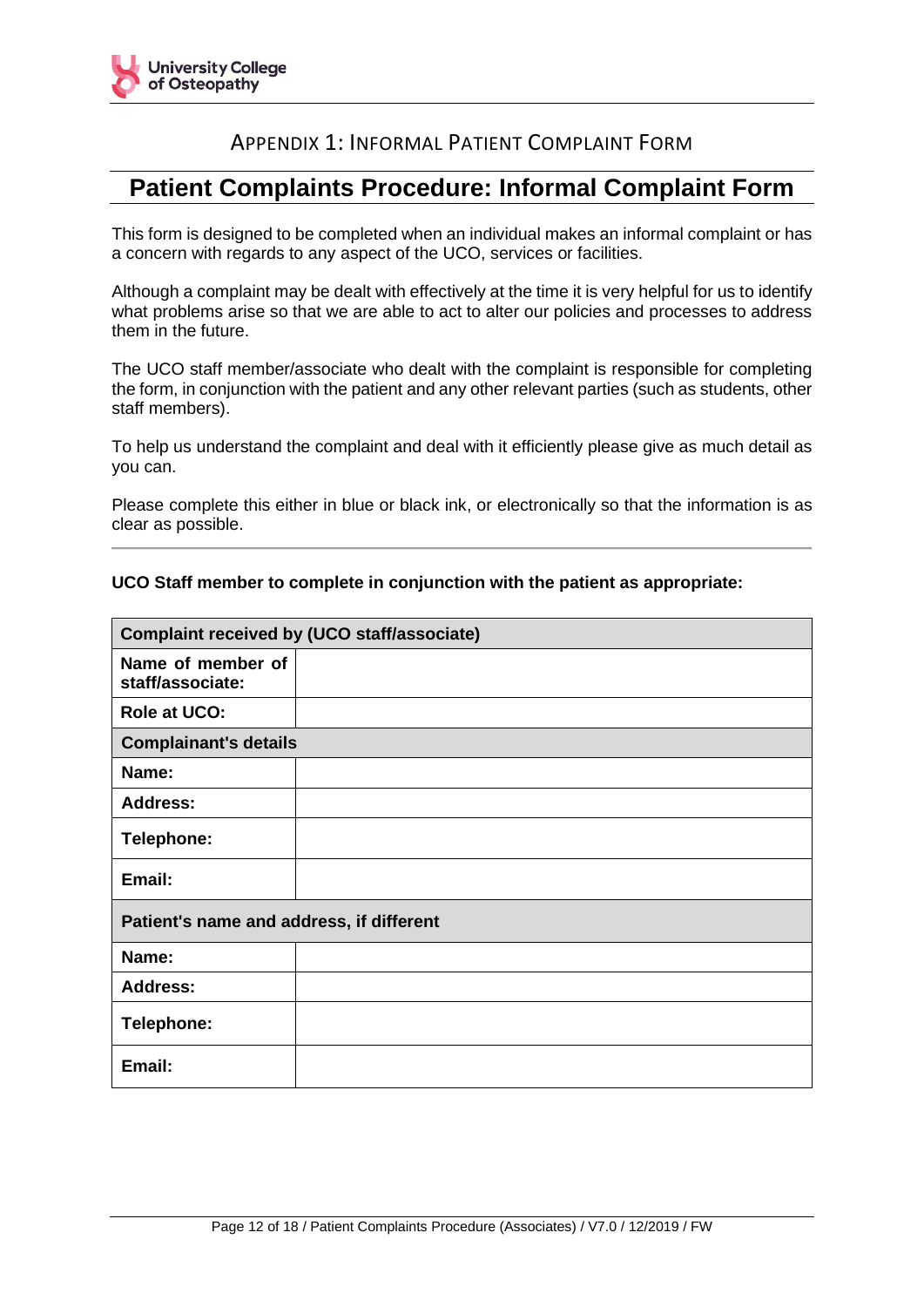

**Brief details of complaint/incident (including date, time, place and names of people or staff involved and any relevant background information):**

**Is any on the spot action possible which would/was able to resolve the matter to the satisfaction of the complainant? If so, give details.** 

**Ascertain whether the complainant would be/was satisfied with the action proposed.**

**Action taken following discussion:**

**If the matter cannot be resolved to the satisfaction of the complainant at the time, is judged to be more serious or requires further investigation, inform the complainant of action to be taken e.g. referral to the appropriate line manager. The complainant will receive a letter of confirmation that the complaint is being investigated further.**

| Has the complaint been<br>resolved?                                           | Yes       |                                                      |  |                                                          |  |
|-------------------------------------------------------------------------------|-----------|------------------------------------------------------|--|----------------------------------------------------------|--|
| (Please delete as<br>appropriate):                                            | <b>No</b> | If no, please refer to the appropriate line manager. |  |                                                          |  |
| Has the complaint been<br>referred to the appropriate<br>line manager?        | Yes       |                                                      |  | If yes, please specify the name of the referee<br>below. |  |
| (Please delete as                                                             |           | Name:                                                |  |                                                          |  |
| appropriate):                                                                 | No        |                                                      |  |                                                          |  |
| Completed by /<br><b>Designation:</b>                                         |           |                                                      |  |                                                          |  |
| Date:                                                                         |           |                                                      |  |                                                          |  |
| Does the patient require<br>written confirmation of<br>the informal complaint |           | Yes                                                  |  | п                                                        |  |
| and the actions taken?<br>(Please Tick):                                      |           | <b>No</b>                                            |  | П                                                        |  |
|                                                                               | Letter    |                                                      |  | п                                                        |  |
| <b>Patient Informed of</b>                                                    | Telephone |                                                      |  | П                                                        |  |
| Outcome by:<br>(Please Tick):                                                 |           | Email                                                |  | П                                                        |  |
|                                                                               |           | Date:                                                |  | DD/MM/YYYY                                               |  |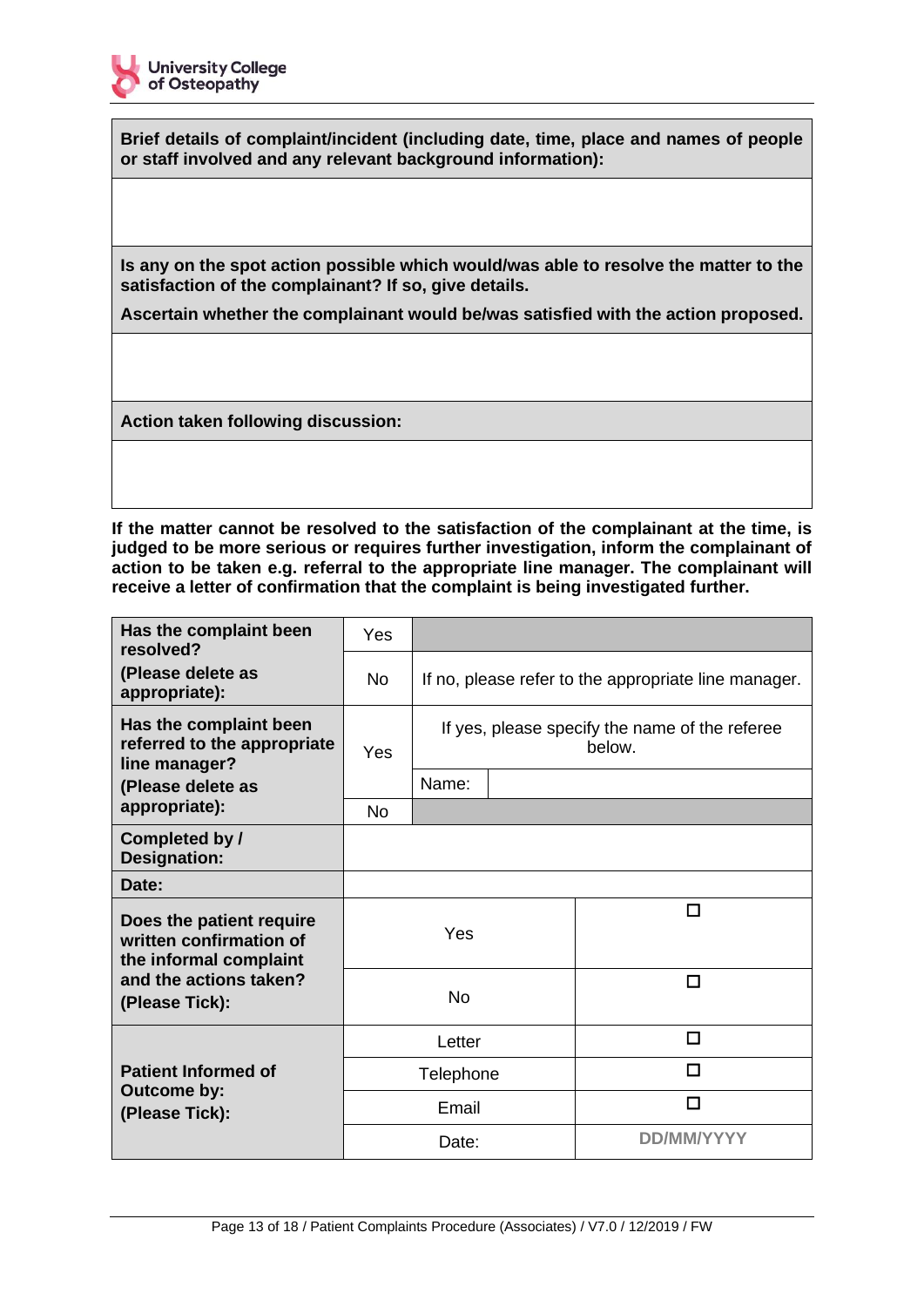

#### **Please forward this Informal Complaint Form to the Head of Clinical Practice so that the issues raised can be logged, which forms part of the quality assurance processes of the UCO.**

#### **Referral Form (to be completed by appropriate line manager):**

| Further investigation / Action record: |  |  |
|----------------------------------------|--|--|
|                                        |  |  |
|                                        |  |  |
|                                        |  |  |
| Signed:                                |  |  |
| Date:                                  |  |  |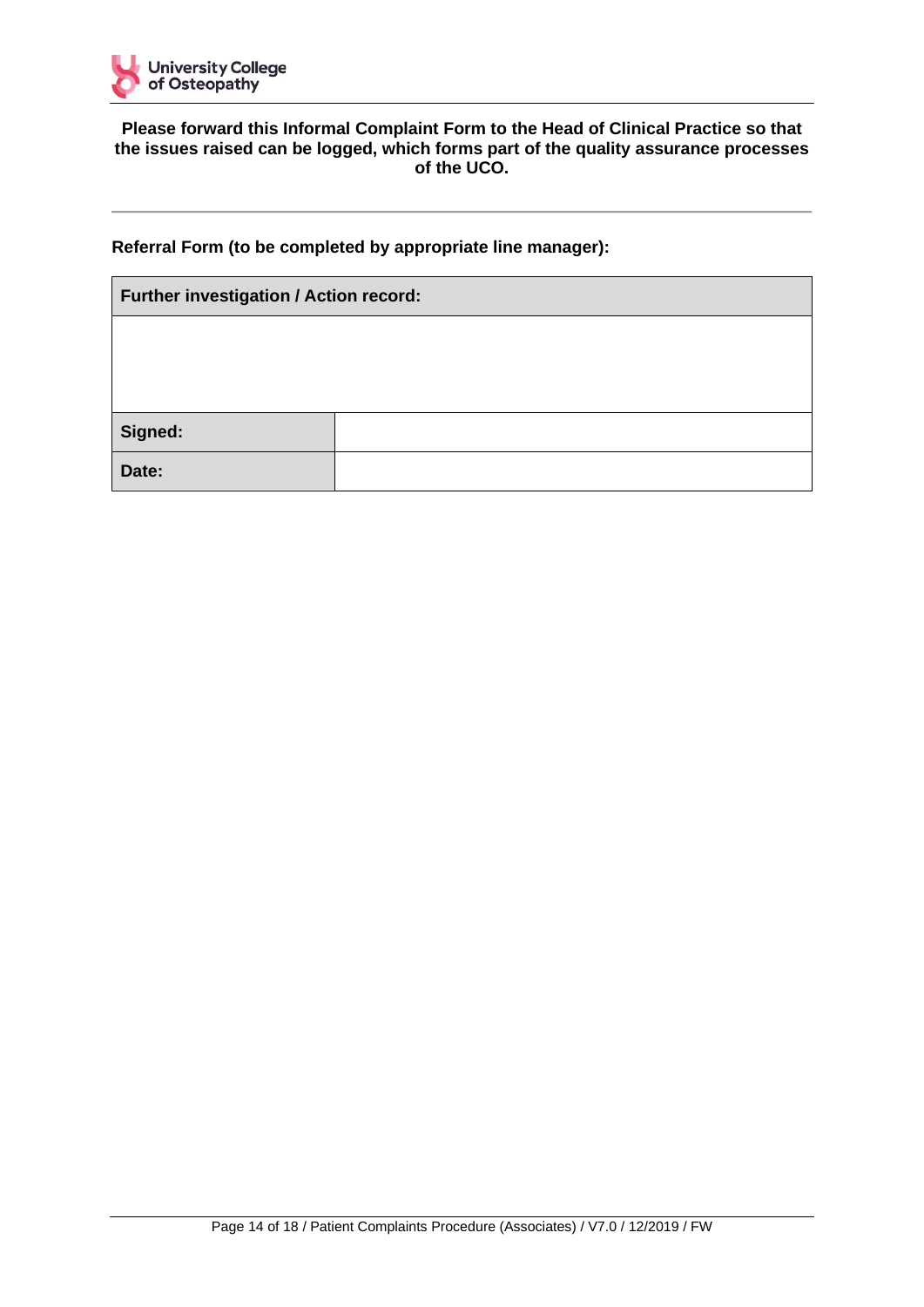<span id="page-14-0"></span>

## APPENDIX 2: FORMAL PATIENT COMPLAINT FORM

# **Patient Complaints Procedure: Formal Complaints Form**

This form is designed for use if you have a complaint that cannot be satisfactorily resolved informally and you wish to **complain formally**.

#### **The details of the formal complaints process can be found within the University College of Osteopathy Patient Complaints Procedure accompanying this form.**

To help us understand your complaint and deal with it efficiently please give as much detail as you can. Please complete this either in blue or black ink, or electronically so that the information is as clearly as possible. If you are unsure about anything and would like to speak with someone about completing this form then please call the UCO's Patient Complaints Officer (020 7407 5353).

| <b>COMPLAINANT'S</b><br><b>DETAILS:</b>                                                                   |                                              |                                  |
|-----------------------------------------------------------------------------------------------------------|----------------------------------------------|----------------------------------|
| TITLE:                                                                                                    | e.g. Mr, Mrs, Miss, Dr etc                   | male / female<br>(please circle) |
| <b>FULL NAME:</b>                                                                                         |                                              |                                  |
| <b>CONTACT ADDRESS:</b>                                                                                   |                                              |                                  |
| <b>CONTACT</b><br><b>HOME</b><br><b>PHONE:</b>                                                            |                                              |                                  |
| <b>MOBILE</b><br><b>CONTACT</b><br><b>PHONE:</b>                                                          |                                              |                                  |
| <b>CONTACT E-MAIL (if you</b><br>have one):                                                               |                                              |                                  |
| If you are complaining on<br>behalf of a patient then<br>state<br>please<br>your<br>relationship to them: | e.g. relative, carer, next of kin, solicitor |                                  |

### **To be completed by the complainant or their representative:**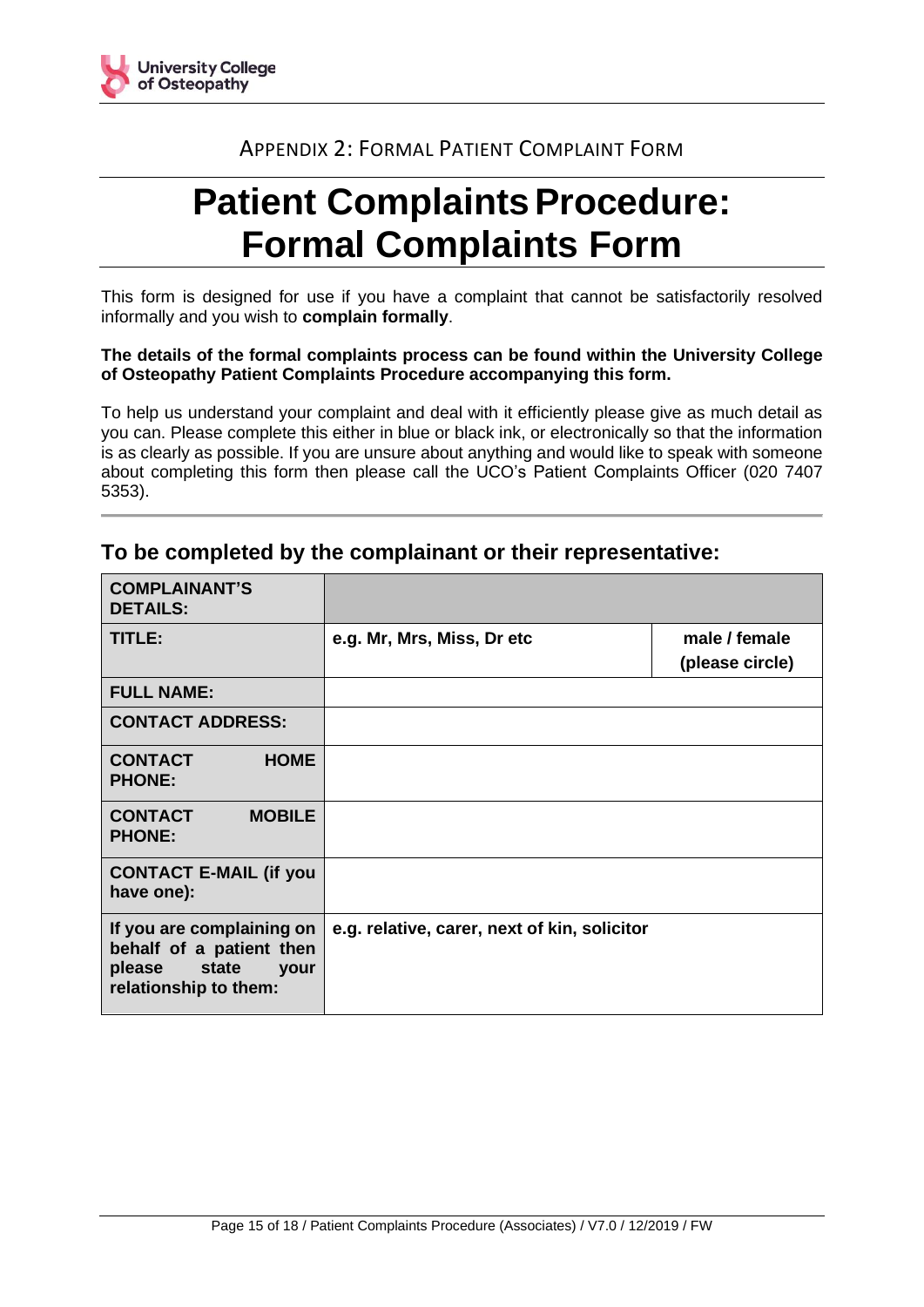

## **To be completed by the complainant or their representative**

| Details of the patient (if<br>different from above)           |                            |                                  |
|---------------------------------------------------------------|----------------------------|----------------------------------|
| <b>PATIENT'S DETAILS:</b>                                     |                            |                                  |
| THE PATIENT'S TITLE:                                          | e.g. Mr, Mrs, Miss, Dr etc | male / female<br>(please circle) |
| THE PATIENT'S NAME:                                           |                            |                                  |
| THE <b>THE</b><br><b>PATIENT'S</b><br><b>CONTACT ADDRESS:</b> |                            |                                  |
| THE PATIENT'S DATE OF<br><b>BIRTH:</b>                        |                            |                                  |

## **Patient Consent: to be completed by the patient**

**Please note, if the patient is 16 years of age or younger, then this section does not need to be completed by the patient.**

If you are complaining on behalf of a patient then you will need to get them to declare that they consent to this and they will need to sign the declaration below.

**I agree for ………………………………………………(name of complainant) to make this complaint on my behalf and agree that they may see information that is relevant to the complaint. This may include relevant medical and osteopathic records.**

| Signed (by the Patient): |  |
|--------------------------|--|
| Date:                    |  |

To ensure that you are able to make a fully informed complaint it is recommended that you read the full UCO Patient Complaints Procedure.

#### **I hereby declare that I have read a copy of the full University College of Osteopathy Patient Complaints Procedure.**

| Signed (by the patient): |  |
|--------------------------|--|
| Date:                    |  |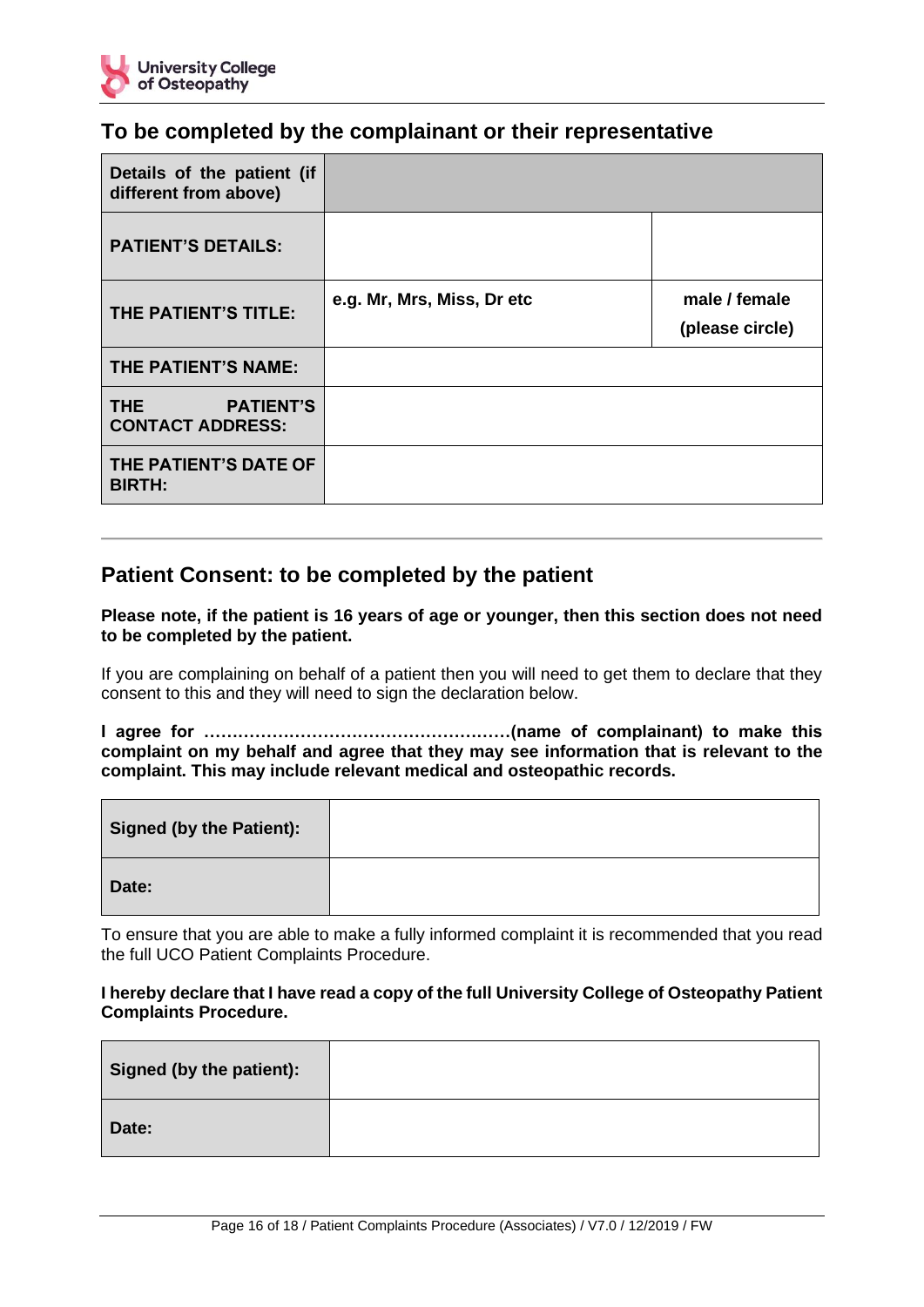

## **To be completed by the complainant or their representative:**

#### **DETAILS OF THE COMPLAINT:**

*Please describe the nature of your complaint as fully as possible, including details such as when and where and who was involved.*

**If needed, please use separate sheets and attach these securely to this form.** 

**Please state here how many additional sheets you have attached:** 

**Did you speak to anyone informally at the time to help you with these concerns? Yes / No (Please circle)**

**If yes, please complete the following**

**Include the staff or associates name, post, and whether this was in the general clinic or a specialist clinic if possible:**

**Please describe any action that was taken at the time to resolve your complaint:**

**If you have any relevant documents such as letters or medical records that may support your complaint, then please list them here and enclose copies of them when you return your form:**

**How do you propose the complaint could be resolved to your satisfaction?**